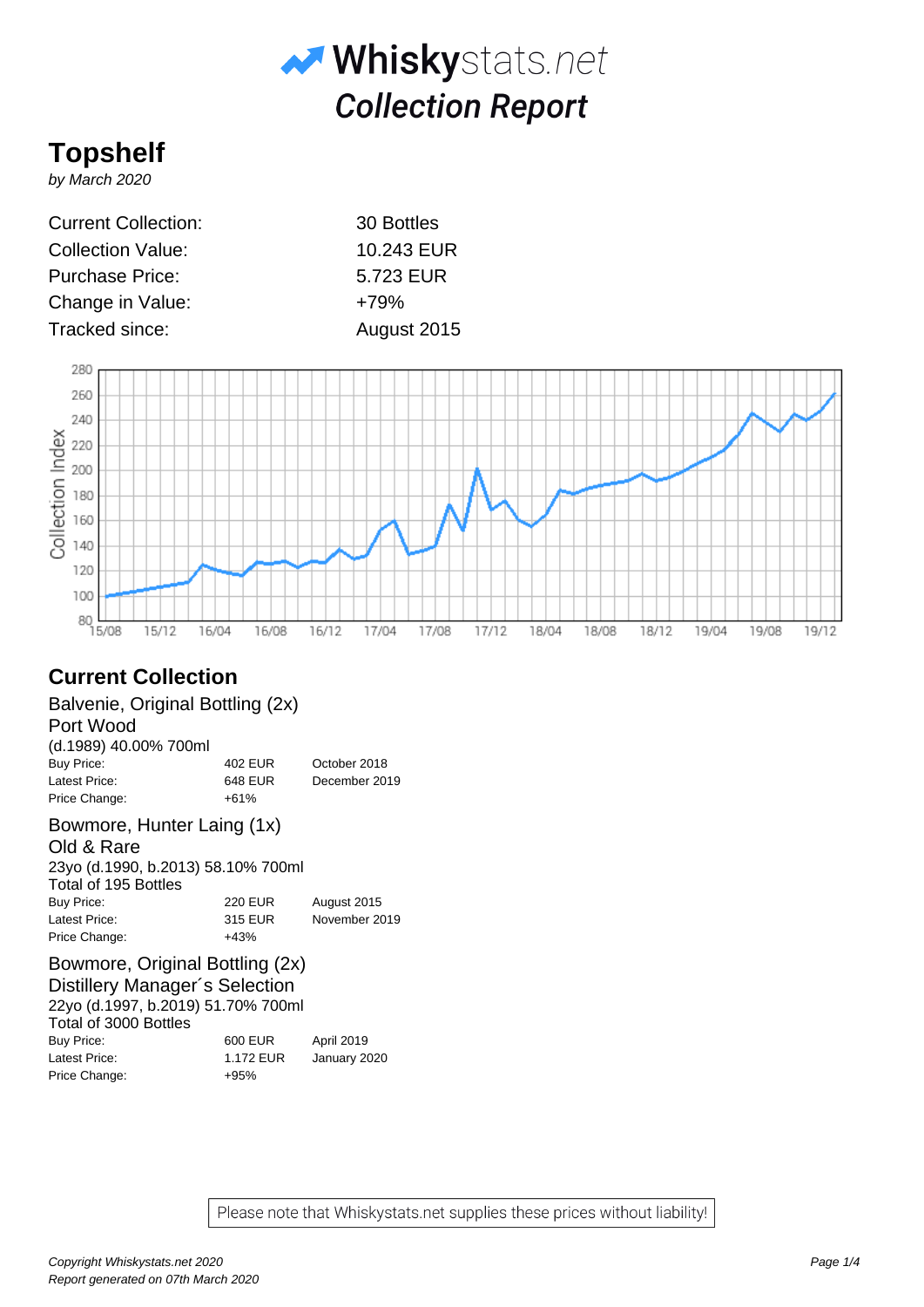

# Bowmore, Scottish Liqueur Centre (1x)

#### Dram Collection

| 17yo (d.1996, b.2013) 55.50% 700ml |               |
|------------------------------------|---------------|
|                                    |               |
| 68 EUR                             | January 2018  |
| <b>116 EUR</b>                     | December 2019 |
| $+71%$                             |               |
|                                    |               |

## Caol Ila, Cadenhead (1x)

#### Small Batch

| 29yo (d.1984, b.2013) 55.50% 700ml<br>Total of 564 Bottles |                |              |
|------------------------------------------------------------|----------------|--------------|
| Buy Price:                                                 | <b>230 EUR</b> | May 2017     |
| Latest Price:                                              | 341 EUR        | January 2020 |
| Price Change:                                              | $+48%$         |              |

#### Caol Ila, Gordon & MacPhail (1x)

#### Connoisseurs Choice

| 13yo (d.1988, b.2001) 40.00% 700ml |         |              |
|------------------------------------|---------|--------------|
| Buy Price:                         | 106 EUR | January 2016 |
| Latest Price:                      | 72 EUR  | January 2020 |
| Price Change:                      | $-32%$  |              |

## Chichibu, Original Bottling (1x)

### Single Cask

| (d.2011) 59.70% 700ml           |         |                   |
|---------------------------------|---------|-------------------|
|                                 |         |                   |
| Cask 1179, total of 216 Bottles |         |                   |
| Buy Price:                      | 300 EUR | <b>March 2019</b> |
| Latest Price:                   | 997 EUR | January 2020      |
| Price Change:                   | $+232%$ |                   |
|                                 |         |                   |

#### Coffey Malt, Original Bottling (2x)

| 45.00% 700ml  |                |              |
|---------------|----------------|--------------|
| Buy Price:    | <b>100 EUR</b> | January 2019 |
| Latest Price: | <b>88 EUR</b>  | January 2020 |
| Price Change: | $-12%$         |              |
|               |                |              |

## Compass Box, Compass Box (1x)

| December 2018 |
|---------------|
| December 2019 |
|               |
|               |

#### Dailuaine, Original Bottling (1x)

# Flora & Fauna

| 16yo 43.00% 700ml |        |              |
|-------------------|--------|--------------|
| Buy Price:        | 95 EUR | May 2016     |
| Latest Price:     | 70 EUR | January 2020 |
| Price Change:     | -26%   |              |

# Glenfarclas, Original Bottling (1x) Limited Rare Bottling No.19 (George Buchanan) 25yo (d.1990, b.2015) 46.00% 700ml Total of 2400 Bottles

| Buy Price:    | <b>120 EUR</b> | March 2016   |
|---------------|----------------|--------------|
| Latest Price: | 139 EUR        | October 2019 |
| Price Change: | $+16%$         |              |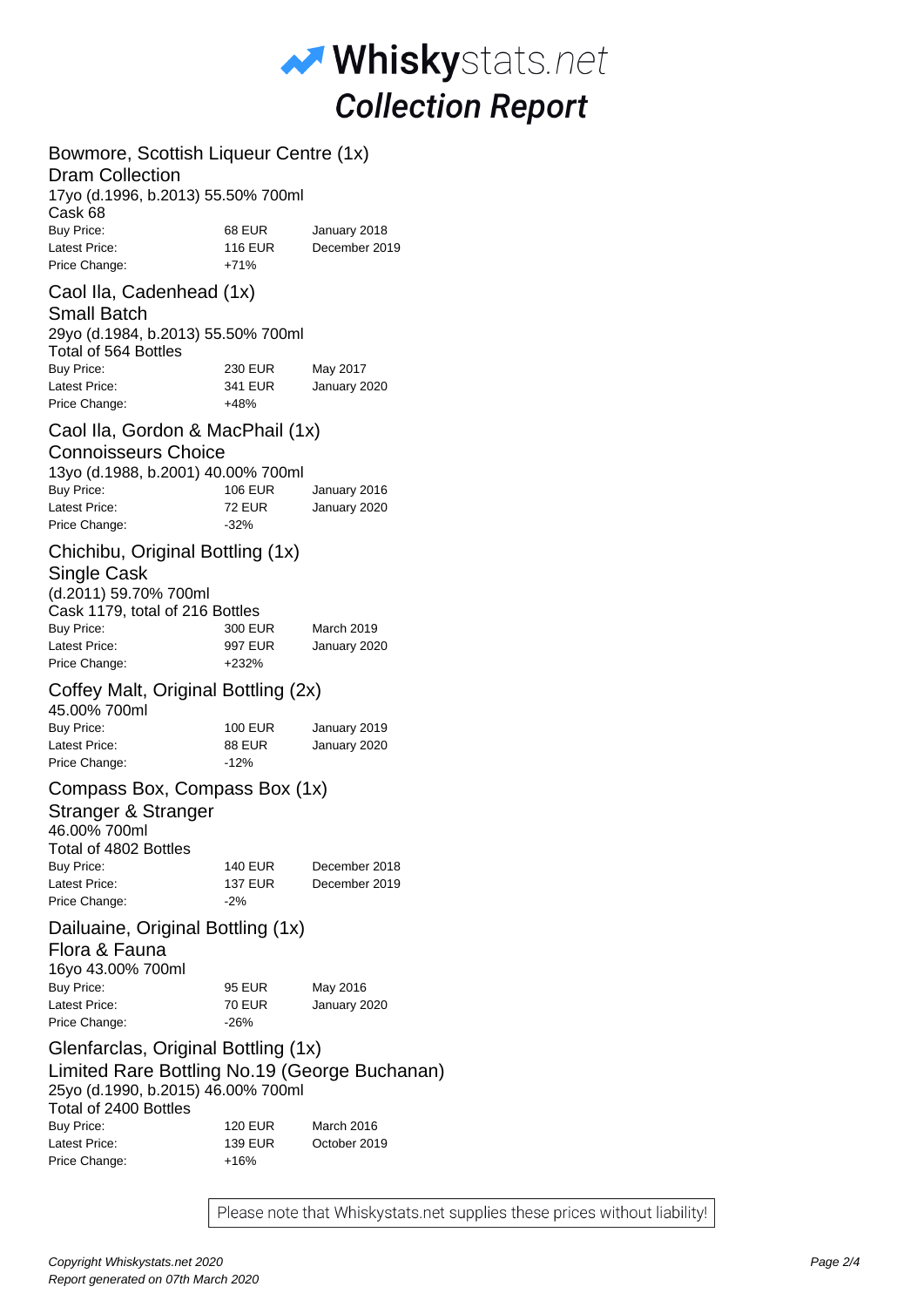

| Glenfiddich, Original Bottling (1x)<br><b>Snow Phoenix</b><br>(b.2010) 47.60% 700ml<br>Total of 12000 Bottles                                                                  |                                       |                                |
|--------------------------------------------------------------------------------------------------------------------------------------------------------------------------------|---------------------------------------|--------------------------------|
| Buy Price:<br>Latest Price:<br>Price Change:                                                                                                                                   | 406 EUR<br>359 EUR<br>$-12%$          | October 2018<br>January 2020   |
| Glengoyne, Original Bottling (2x)<br><b>Teapot Dram</b><br>11yo (b.2018) 59.30% 700ml<br>Batch 6, total of 2772 Bottles<br><b>Buy Price:</b><br>Latest Price:<br>Price Change: | 210 EUR<br>300 EUR<br>$+43%$          | March 2019<br>January 2020     |
| Hakushu, Original Bottling (1x)<br><b>Single Malt</b><br>12yo 43.00% 700ml<br><b>Buy Price:</b><br>Latest Price:                                                               | 90 EUR<br>135 EUR                     | May 2016<br>January 2020       |
| Price Change:                                                                                                                                                                  | $+50%$                                |                                |
| Hanyu, Original Bottling (1x)<br>Joker Colour (Ichiro's Malt Card)<br>57.70% 700ml<br>Total of 3690 Bottles<br><b>Buy Price:</b><br>Latest Price:                              | 1.300 EUR<br>3.689 EUR                | January 2016<br>January 2020   |
| Price Change:<br>Highland Park, Cadenhead (1x)<br>28yo (d.1988, b.2016) 49.60% 700ml<br>Total of 222 Bottles<br><b>Buy Price:</b><br>Latest Price:<br>Price Change:            | +184%<br>254 EUR<br>220 EUR<br>$-13%$ | March 2017<br>January 2020     |
| Lagavulin, Original Bottling (2x)<br>200th Anniversary<br>8yo 48.00% 700ml<br><b>Buy Price:</b><br>Latest Price:                                                               | 80 EUR<br>100 EUR                     | February 2017<br>January 2020  |
| Price Change:<br>Littlemill, Scotch Malt Whisky Society (1x)<br>97.5                                                                                                           | $+25%$                                |                                |
| 15yo (d.1990, b.2005) 57.10% 700ml<br><b>Buy Price:</b><br>Latest Price:<br>Price Change:                                                                                      | 350 EUR<br>350 EUR<br>0%              | September 2019<br>October 2018 |
| Longrow, Original Bottling (2x)<br>Red (Pinot Noir)<br>12yo 52.90% 700ml<br>Total of 9000 Bottles<br><b>Buy Price:</b>                                                         | 160 EUR                               | March 2016                     |
| Latest Price:<br>Price Change:                                                                                                                                                 | 238 EUR<br>+49%                       | January 2020                   |